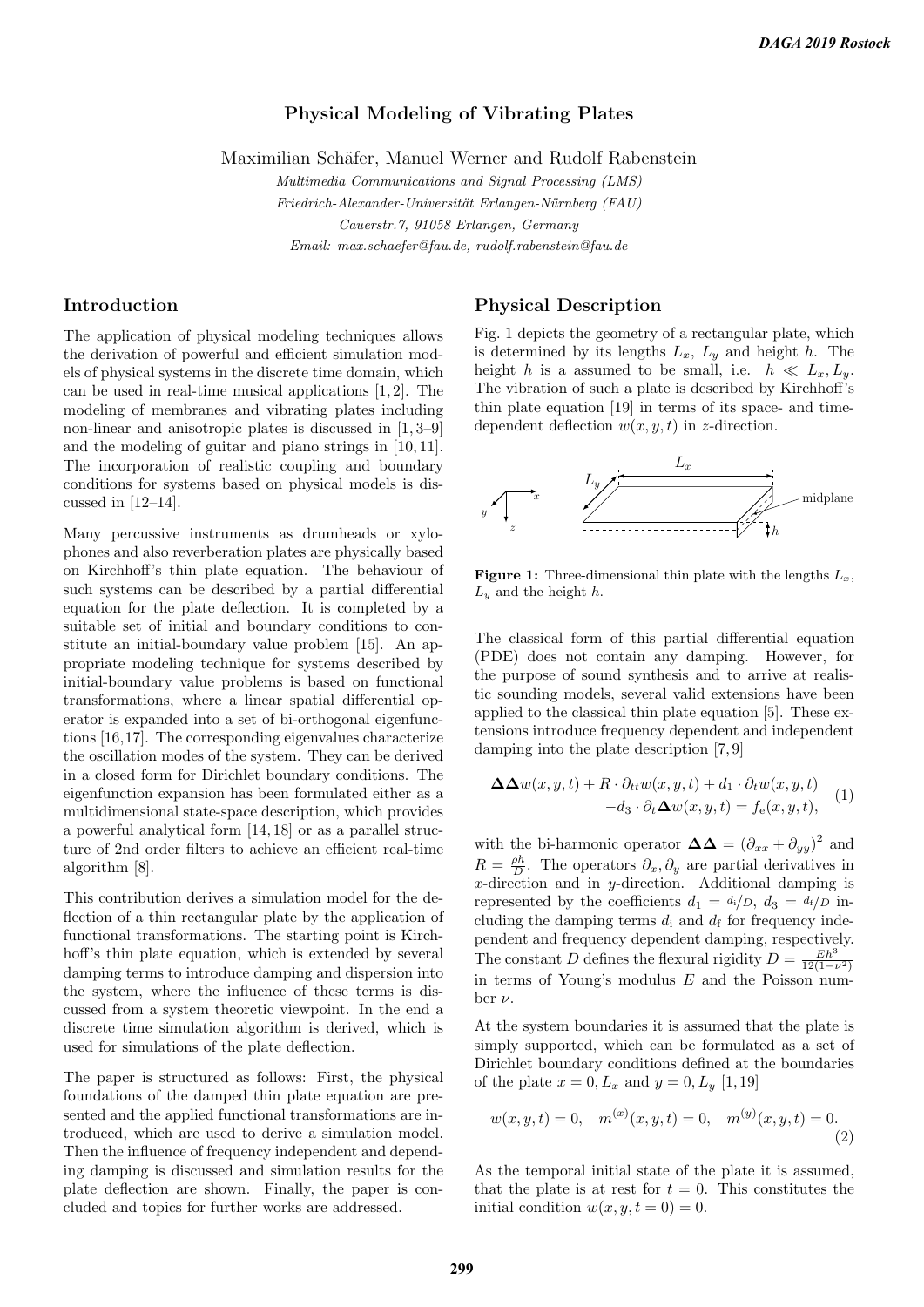

**Figure 2:** Temporal progression of the deflection  $w(x, t)$  on the plate for different frequency dependent damping  $(d3)$  shortly after the excitation (left) and in the release phase (right)

# Vector Formulation

For the application of the functional transformations and to obtain a higher variety of physical quantities in the solution, it is of advantage to reformulate Eq. (1) in terms of the vector of variables

$$
\mathbf{y}(x,y,t) = \begin{bmatrix} w(x,y,t) \\ v(x,y,t) \\ m^{(x)}(x,y,t) \\ m^{(y)}(x,y,t) \\ m^{(xy)}(x,y,t) \end{bmatrix},
$$
(3)

containing the deflection w, the velocity  $v = \partial_t w$  as well as the moments  $m^{(x)}$  and  $m^{(y)}$  in x- and y-direction, respectively, and the mixed moment  $m^{(xy)}$ . This reformulation into a vector form leads to a unified vector formulation of the PDE (1) in the region  $0 \le x \le L_x$ ,  $0 \le y \le L_y$ and with  $\boldsymbol{x} = [x, y]^{\mathrm{T}}$  [20]

$$
\left[\partial_t \mathbf{C} - \mathbf{L}\right] \mathbf{y}(\mathbf{x}, t) = \mathbf{f}_{e}(\mathbf{x}, t), \quad \mathbf{L} = \mathbf{A} + \boldsymbol{\nabla} \mathbf{B}.
$$
 (4)

The matrix  $C$  is a capacitance matrix and the matrix A contains the damping parameters. The spatial derivatives in (1) are merged into the spatial differential operator L, so that the product  $\nabla By$  resembles the biharmonic operator in (1). The exact structures of the matrices  $A, C, \nabla B$  are not shown in this contribution for brevity, but they can be easily calculated by the reformulation of (1) into (4) with the vector (3).

#### Laplace Transformation

The application of a one-sided Laplace transform to the vector PDE (1) leads to a representation in the continuous frequency domain

$$
[s\mathbf{C} - \mathbf{L}] \mathbf{Y}(x,s) = \mathbf{F}_e(x,s). \tag{5}
$$

Upper case letters denote variables and vectors in the continuous frequency domain and s is the complex frequency variable.

The Laplace transformation removes the time derivative in the PDE (4) and replaces it by a multiplication with the complex frequency variable  $s$ , see  $(5)$ . It would correctly consider also any non-zero initial conditions. This feature is not required here.



Figure 3: Pole-zero plot of the plate for three different damping scenarios.

# Functional Transformations

The solution of the PDE (5) in the frequency domain is expanded into an infinite set of bi-orthogonal eigenfunctions  $\tilde{K}, \tilde{K}$ , with the dedicated eigenvalues  $s_u$ . The eigenfunctions and eigenvalues describe the oscillation modes of the plate [17]. The expansion leads to a representation in terms of multidimensional transfer functions in a spatio-temporal transform domain, formulated in a state-space description [14, 18]. For the expansion of (5) a pair of forward and inverse functional transformations can be defined.

The forward transformation is performed by a set of adjoint eigenfunctions  $\tilde{K}$  arranged in the matrix  $\tilde{\mathcal{C}}$  to convert the vector of variables from (3) into its spatial transform domain version  $\bar{Y}$  [21]

$$
\mathcal{T}\left\{Y(x,s)\right\} = \bar{Y}(s) = \langle CY(x,s), \tilde{\mathcal{C}}(x) \rangle. \tag{6}
$$

The scalar product  $\langle , \rangle$  is defined as a two-dimensional integration over the spatial extension of the plate.

Analogously, the inverse transformation applies a set of primal eigenfunctions  $\boldsymbol{K}$  arranged in the matrix  $\boldsymbol{C}$  to the transform domain representation  $\overline{Y}$ . It can also be formulated in a more straightforward way as a sum over all possible modes of the plate

$$
\mathcal{T}^{-1}\{\bar{\mathbf{Y}}(s)\} = \mathbf{Y}(x,s)
$$
  
= 
$$
\sum_{\mu=0}^{\infty} \frac{1}{N_{\mu}} \bar{Y}(\mu, s) \mathbf{K}(x, \mu) = \mathbf{C}(x) \bar{\mathbf{Y}}(s).
$$
 (7)

Applying the forward transformation (6) to the vector PDE (5), leads to a representation of the PDE in the spatio-temporal transform domain

$$
s\bar{\mathbf{Y}}(s) = \mathbf{A}\bar{\mathbf{Y}}(s) + \bar{\mathbf{\Phi}}(s) + \bar{\mathbf{F}}_{\mathrm{e}}(s),
$$
 (8)

where  $\bar{F}_{e}$  is the transform domain representation of the excitation function. The influence of the boundary conditions constitutes the vector  $\bar{\mathbf{\Phi}}$  containing the transformed boundary values. For the given scenario of simply supported edges (see  $(2)$ ), the boundary term vanishes, so that  $\bar{\Phi} = 0$ .

Together, Eq. (8), (7) constitute a state-space description. The state equation (8) is in the spatio-temporal transform domain (dynamics of  $\bar{Y}$ ) and the output equation (7) transforms the system back into the space domain  $(\bar{Y} \to Y)$ .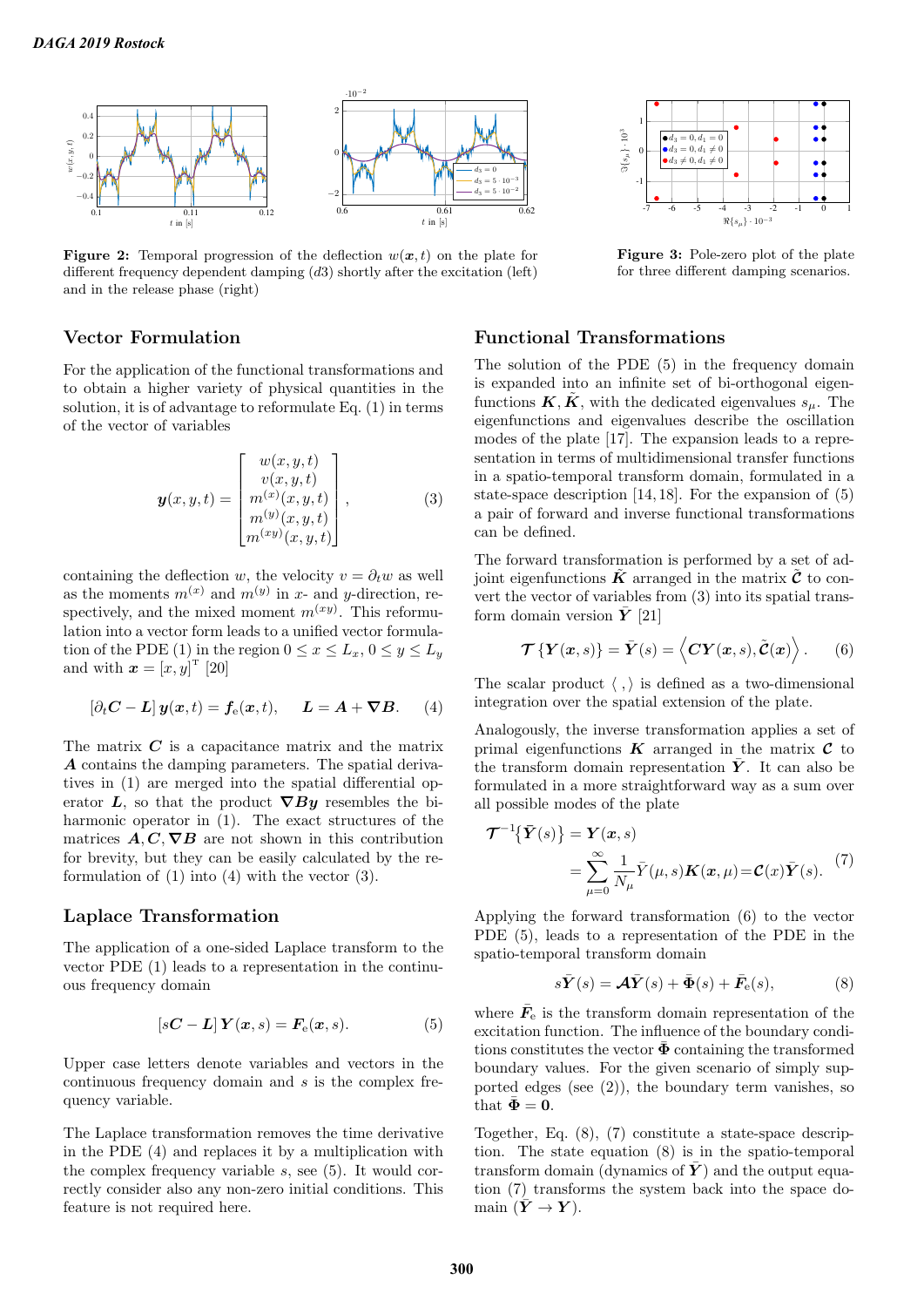

**Figure 4:** Spatial distribution of the deflection  $w(x, y, t)$  at  $t = 0$  while the excitation by a single impulse (left),  $t = 0.1$ s shortly after the excitation (mid) and in the release phase  $t = 0.6$ s (right)

## Eigenfunctions and Eigenvalues

The eigenfunctions  $\vec{K}$ ,  $\tilde{K}$  are derived from their dedicated eigenvalue problems [14, 20]

$$
LK = s_{\mu}CK, \tag{9}
$$

$$
\tilde{L}\tilde{K} = s_{\mu}^{*} C^{H} \tilde{K}, \qquad (10)
$$

where  $\tilde{L}$  is the adjoint spatial differential operator to  $L$ . The calculation of the eigenfunctions  $K$  and  $K$  has to consider the boundary conditions and is not discussed in this contribution for brevity. The solution of (9), (10) yields also the dispersion relation (see (12)) and the eigenvalues  $s_{\mu}$ . A detailed description, how these eigenvalue problems are solved and how the eigenfunctions and eigenvalues can be calculated is given in [14, 17, 22].

#### Simulation Algorithm

For the derivation of a discrete time simulation algorithm, the state equation (8) and the output equation (7) are transformed into the discrete time domain by the impulse-invariant transformation

$$
\bar{\boldsymbol{y}}[k] = e^{\mathbf{A} \cdot T} \bar{\boldsymbol{y}}[k-1] + \bar{f}_e[k], \quad \boldsymbol{y}[\boldsymbol{x}, k] = \mathcal{C}(\boldsymbol{x})\bar{\boldsymbol{y}}[k], \tag{11}
$$

where k is the discrete time variable with  $t = kT$  and the sampling rate  $f_s = \frac{1}{T}$ . For practical simulations, the infinite number of eigenvalues in (11) is restricted to a finite number of M and therefore  $\mu = 0, \ldots, M - 1$ . The matrix exponential  $e^{\mathbf{A}\cdot T}$  is evaluated by methods described e.g. in [22].

#### Damping and Dispersion

The different damping terms  $d_1$ ,  $d_3$  in (1) determine the sound of the plate model in different ways. To get a feeling on how these terms influence the oscillations of a plate, the dispersion relation

$$
R \cdot s_{\mu}^{2} + (d_{1} + d_{3} (\lambda_{x}^{2} + \lambda_{y}^{2})) \cdot s_{\mu} + (\lambda_{x}^{2} + \lambda_{y}^{2})^{2} = 0, (12)
$$

and the eigenvalues derived thereof are inspected. The real and imaginary parts  $\sigma$  and  $\omega$  of the eigenvalues follow as

$$
s_{\mu} = \sigma(\lambda_x, \lambda_y) \pm j\omega(\lambda_x, \lambda_y), \tag{13}
$$

$$
\sigma(\lambda_x, \lambda_y) = -\frac{1}{2R} \left( d_1 + d_3 \left( \lambda_x^2 + \lambda_y^2 \right) \right),\tag{14}
$$

$$
\omega(\lambda_x, \lambda_y) = \frac{1}{2R} \sqrt{4R \left(\lambda_x^2 + \lambda_y^2\right)^2 - \left(d_1 + d_3 \left(\lambda_x^2 + \lambda_y^2\right)\right)}.
$$
\n(15)

The frequency independent term  $d_1$  introduces natural damping by e.g. friction into the system. As it can be seen in (14) and (15), its influence is not multiplied by the individual wavenumbers  $\lambda_x, \lambda_y$  in x- and y-direction, respectively. This leads to a uniform damping for all oscillation modes. The term  $d_3$  introduces frequency dependent damping into the system, as can also be seen in (14) and (15), where the amount of damping by  $d_3$ scales with the wave numbers. This effect ensures, that higher frequency oscillations attenuate faster than the low frequency oscillations. The same effects can also be observed in Figs. 2 and 3. Figure 2 shows the impulse response of the plate calculated with (11) after the excitation (left) and in the release phase (right) for three different values of  $d_3$ . The figure reflects the effects inspected in  $(10)$ : the larger  $d_3$ , the faster decays the high frequency content. The influence of both damping terms on the eigenvalues is shown graphically in the s-plane in Fig. 3. For further reading about the different kinds of damping of plates, see [5, 6, 23].

## Simulation Results

The following section presents the simulation results for the deflection of an oscillating thin plate. All simulations are conducted with the discrete time simulation model in (11) and a sampling frequency of  $f_s = 44.1 \text{kHz}$ . The plate is defined by its parameters as:  $L_x = L_y = 0.2$  m,  $h = 1$  mm,  $\rho = 7850 \,\mathrm{kg/m^2}$ ,  $E = 220 \,\mathrm{GPa}$ ,  $\nu = 0.3$ . The dimensions of the damping parameters are chosen according to [7] as:  $d_i = 1 \cdot 10^2 \text{ kg/m}^2 \text{s}, d_f = 5 \cdot 10^{-4} \text{ kg s}^{-1}.$ For all simulations a total number of  $M = 400$  complex conjugate pairs of eigenvalues was used. The plate is excited by a delta-impulse in time and space  $f_e(\mathbf{x}_e, t)$  $\delta(t) \cdot \delta(x - x_e) \delta(y - y_e)$  at  $\mathbf{x}_e = \begin{bmatrix} \frac{1}{4} L_x, \frac{1}{4} L_y \end{bmatrix}$ . The single impulse is suitable for an analysis in a system theoretic sense, but it has to deal with discontinuities and therefore with Gibb's phenomenon. For the preparation of realistic sound examples, or the usage in a musical context, the excitation function has to be chosen to be a smoother function, e.g. a raised-cosine function [10].

Figure 4 shows the spatial distribution of the deflection w on the plate for three different temporal positions and resembles the results in Fig. 2. The left figure shows the plate at the time of excitation  $(t = 0)$ , where the impulse is clearly visible. The center plot shows the plate deflection shortly after the excitation  $t = 0.1$ s and justifies the left plot in Fig. 2. At this temporal position, the oscillation of the plate is very rich in high frequency content. Finally, the right plot shows the plate in the decay phase